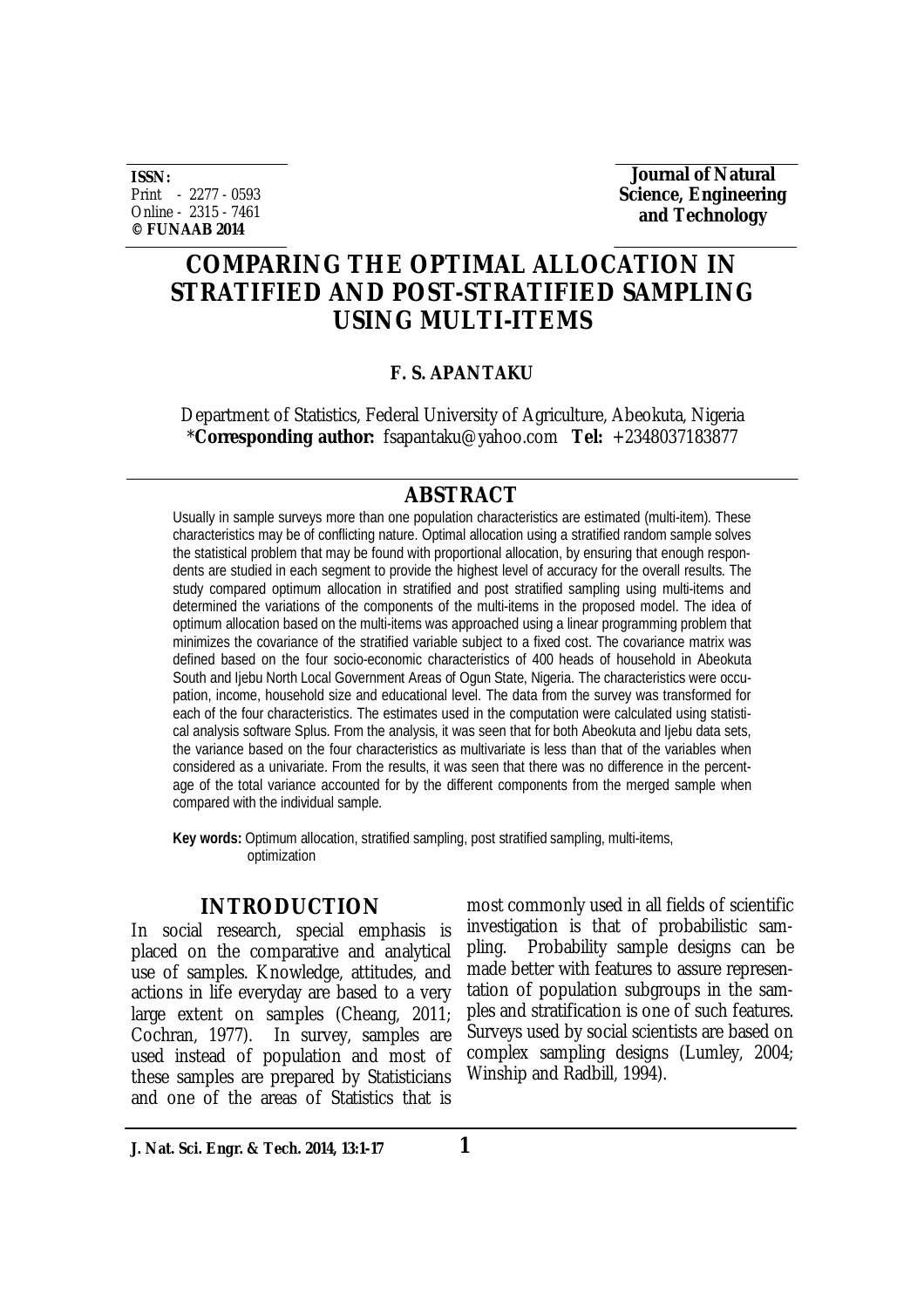One of the main problems in sampling survey is the optimal allocation of resources. Usually, the solution of such problem is rather arbitrary due to the fact that no best allocation is defined. In terms of this model, the allocation problem is to find the allocation of a sample to strata which minimizes cost of investigation subject to a given condition about the sampling error.

An effective sampling technique within a population represents an appropriate extraction of useful data which provides meaningful knowledge of the important aspects of the population (Diaz-Garcia and Cortez, 2006). Probability sampling methods are usually designed to be measurable, that is, so designed that statistical inference to population values can be based on measures of variability, usually standard errors, computed from the sample data.

Empirical research may be performed in different ways: by haphazard observations, controlled observations, experiments, or surveys. This study concentrates on sampling for surveys. Survey research is aimed at estimating specified population values. A population value is a numerical expression that summarizes the values of some characteristic(s) for all elements of an entire population. It is a summary measure of some features of the distribution of the variable(s) in the defined population. The population is defined jointly with the elements. The population is the aggregate of the elements, and the elements are the basic units that comprise and define the population. The population must be defined in terms of content, units, extent and time (Cheang, 2011).

The survey population achieved may differ somewhat from the desired target population. The major difference frequently arises from non responses and non coverage and only the survey population is represented in the sample. The sample provides statistical inference to the survey population. Behind every survey population stands some hypothetical universe, explicit or implicit, definite or indefinite. Characteristics of population elements are transformed to variables by the survey operations of measurement and a statistic based on the variables found in a sample results in a random variable which is called a variate. Any population value is determined by four factors (a) the defined survey population; (b) the nature of the survey variable (s) and their distributions in some cases; (c) the method of observations; and (d) the mathematical expression for deriving the population value from the individual element values (Kolenikov, 2010).

In random sampling, stratified random sampling can produce a more concentrated distribution of estimates. This suggests that stratification can produce sample statistics which are more precise or which have smaller error due to sampling than simple random samples. Stratification in this study is to allow the investigation of the characteristic of interest for particular subgroups by ensuring adequate representation from each subgroup of interest (Lumley, 2004; Sethna and Groeneveld, 1984).

Stratification by making use of existing knowledge concerning the population provides an effective means of reducing the measured variability of estimates. The population variability itself does not change but the technique for calculating variability via stratification offers the possibility, when done successfully, of reducing the variance estimate of the population (Sethna and Groeneveld, 1984). Lower measured variability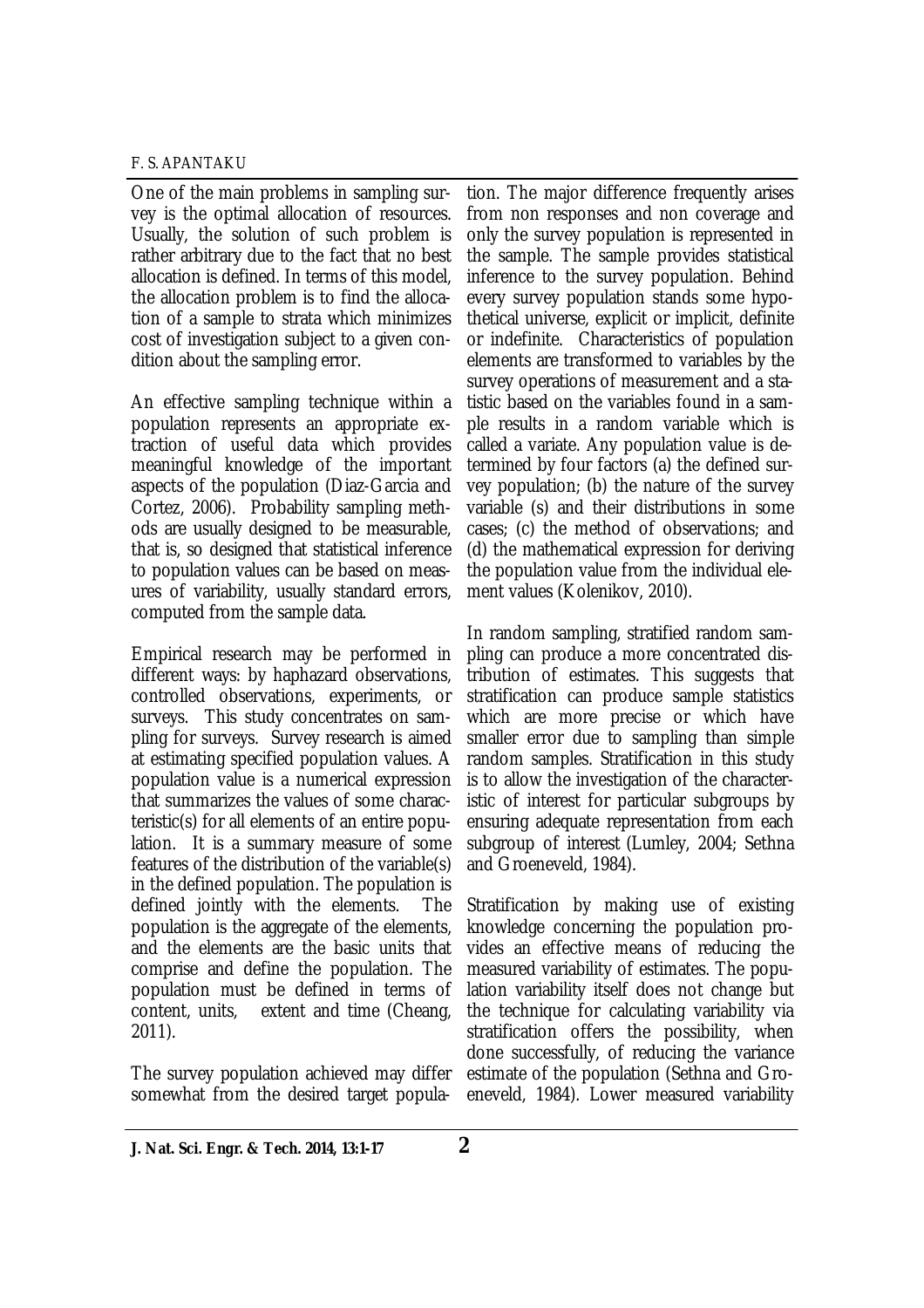permits the researcher to make a more precise estimate or it enables one to make an interval estimate at a lower cost. The stratification technique is also an effective means of assuring representation in the sample from each stratum in the population. Simple random sampling techniques offer no assurances that each segment of the population is represented. Stratification and subsequent sampling with strata assure this representation.

Post-stratification may be used on the subclasses even if a proportionate sample of the entire population has been selected. Post stratification is an example of improving the estimator by the proper utilization of ancillary sources of information. The method of using stratification is to increase the precision of the sample mean as in contrast to proportionate sampling. It involves the deliberate use of widely different sampling rates for the various strata. Optimum stratification is used when the standard deviations of the population strata are known to differ substantially. This technique is a method of allocating larger size samples to those strata with larger standard deviations. The designation optimum allocation to disproportionate sampling refers to the aim of assigning sampling rates to the strata in such a way as to achieve the least variance for the overall mean per unit of cost (Diaz-Garcia and Cortez, 2006).

Usually in sample surveys more than one population characteristics are estimated (multi-item). These characteristics may be of conflicting nature. Stratification may produce a gain in precision in the estimates of characteristics of the whole population. It may possibly divide the heterogeneous population into sub-populations, each of which it internally homogeneous.

Optimal allocation using a stratified random sampling solves the statistical problem that may be found with proportional allocation, by ensuring that enough respondents are selected and studied in each stratum to provide the highest level of precision for the overall results.

The objectives of the study are to:

- a. Compare optimum allocation in stratified and post stratified sampling using multiitems, and
- b. Determine the variations of the components of the multi-items in the model improved tremendously on what I meant on ground, in terms of record keeping which are readily available for checking. proposed.

# **METHODOLOGY**

The procedure for estimation from multiple frames was given by Hartley (1962, 1964). According to Hartley, choosing a simple cost function provides rules for optimal choices of subject to a given value. Saxens *et al*. (1986) considered the extension of Hartley's procedure to the case of two stage sampling of the multi-stage sampling. They worked out optimal choices of the variable of interest considering suitable cost functions and recommended replacement of unknown parameters occurring in the optimal solutions by sample analogues. Hence the problem of small domain statistics and a special method of estimation is needed for the parameters relating to small domains. Bankier (1996) discussed a few issues involved in small area or local area estimation. The problem is how to estimate the domain. These estimators make a minimal use of data that may be available. To improve upon the estimators, the database is broadened and strengths are borrowed from data available on similar domains and secondary external sources. Ac-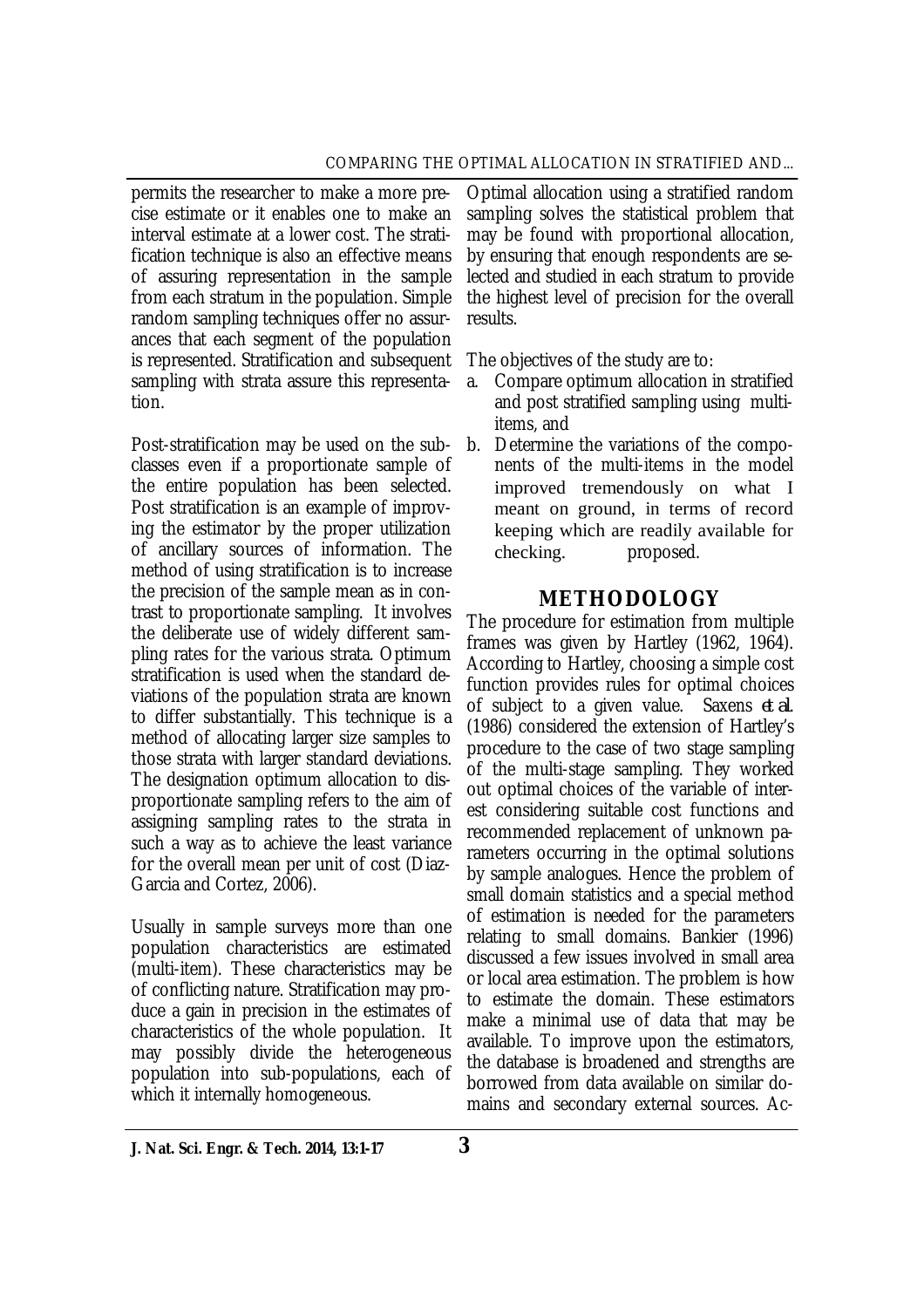cording to Bankier (1996), post-stratified estimators of auxiliary data, is to be used. These post strata may stand for age, sex, or ethnic groups in usual practices.

#### *The multivariate stratified sample design*

The multivariate stratified sample design is used for multi-objective surveys in which there is difference among the importance of interest variables. All these method consider the computation of the stratum sample size, which can be computed by various procedures, but optimum allocation has been found to be a useful approach. Optimum allocation in multivariate stratified sampling can be seen as a multi-objective optimization problem and multi-objective optimization problem is a particular case of a matrix optimization.

Khan and Ahsan (2003, 1967) proposed a method in which they formulated multiobjective surveys as a nonlinear programming problem and use a dynamic programming technique to find a solution. One problem with this approach is how to weigh the variances. There is no single solution for doing this, and it is not always easy to predict what the consequences of a particular

choice of weights are.

#### *The multivariate optimum allocation*

The problem of allocating sample to various strata may be viewed as minimizing the variances of various characters subject to the conditions of the given budget and tolerance limits on certain variances. The problem turns out to be nonlinear programming problem with several linear objective functions and single convex constraint. Pizada and Maqbool (2003), solved the resulting linear programming problem through Chebyshev approximation. The criteria behind the Chebyshev approximation are to find a solution that minimizes the single worst. *p*

Suppose that  $f^{\prime}$  characteristics are measured on each unit of a population which is

partitioned into 
$$
L
$$
 strata. Let  $n_i$ , be the number of units drawn from the  
stratum ( $(i = 1, 2, \ldots, L)$ ). For the  $j-th$  character an unbiased estimate of the popu-  
lation mean,  $\overline{Y}_j$ , is  $\overline{y}_{jst}$  which has the sam-  
pling variance.

$$
Var(\bar{y}_{jst}) = \sum_{i=1}^{L} W_i^2 S_{ij}^2 X_i \qquad j = 1, 2, ..., p
$$
  
\n
$$
W_i = \frac{N_i}{N}, \quad S_{ij}^2 = \frac{1}{N_i - 1} \sum_{h=1}^{N_i} (y_{ijth} - \bar{y}_{ij})^2
$$
\n(2.1)

where

and  $\frac{n_i}{n_i}$  in usual notation.  $\frac{1}{1} - \frac{1}{1}$ ,  $a_{ii} = W_i^2 S_{ii}^2$ ,  $ij = W_i \cup j_j$ *i i*  $a_i = \frac{1}{n_i} - \frac{1}{N_i}, \quad a_{ij} = W_i^2 S$  $X_i = \frac{1}{i} - \frac{1}{i}$ ,  $a_{ii} =$ 

Let  $\frac{c_{ij}}{ }$  be the cost of enumerating the  $j-th$  characteristic in the  $i-th$  stratum and let  $^k$  be the upper limit on total cost of the survey. Then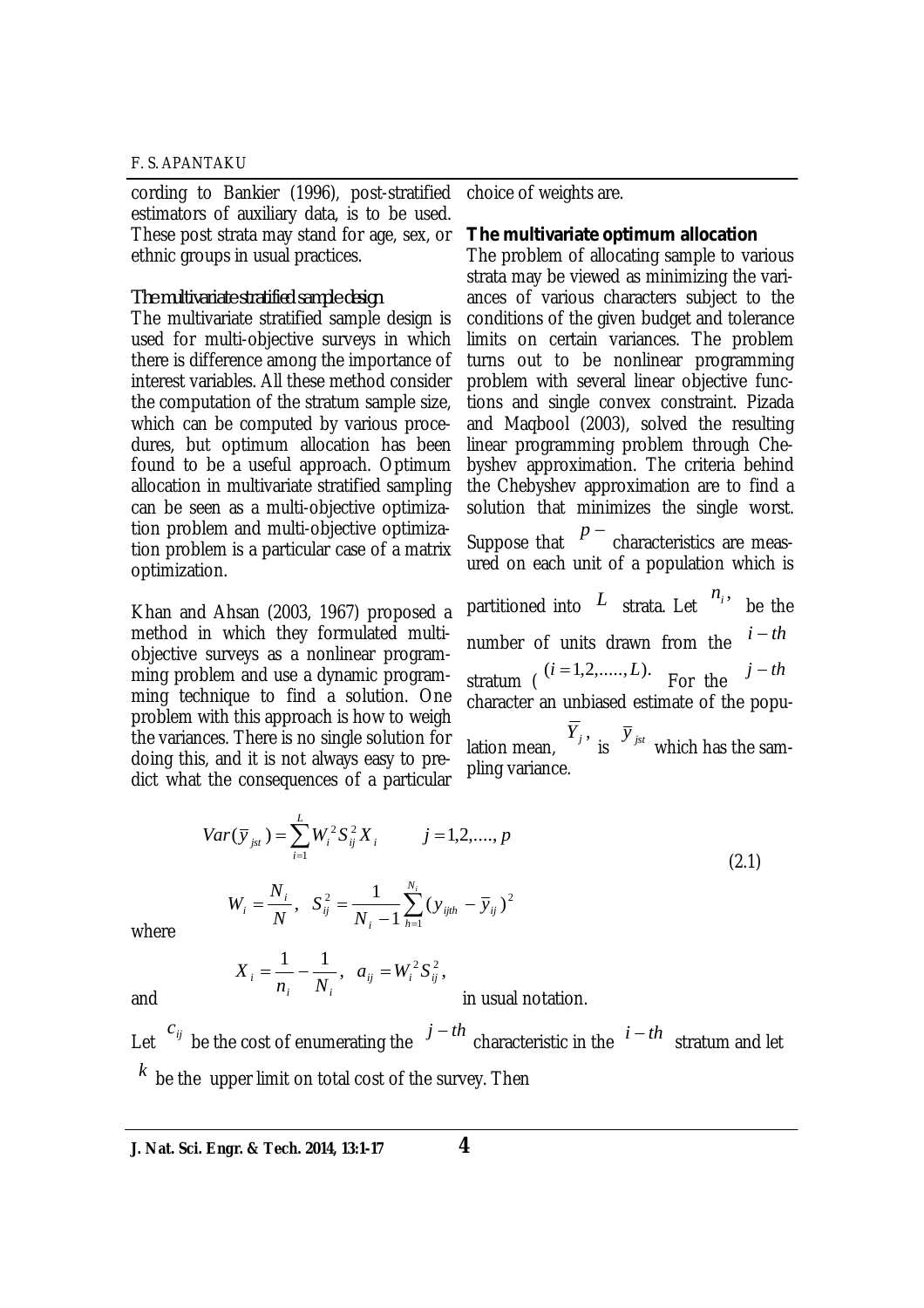$$
\sum_{i=1}^{L} \sum_{j=1}^{p} c_{ij} n_i \le k \tag{2.2}
$$

The multivariate allocation problem can be stated as

$$
z_{j} = \sum_{i=1}^{L} a_{ij} X_{i} - \sum_{i=1}^{L} \frac{a_{ij}}{N_{i}}, \qquad j = 1, 2, ..., p
$$
  
Subject to  

$$
\sum_{i=1}^{L} \sum_{j=1}^{p} \frac{c_{ij}}{X_{i}} \le k
$$

$$
\frac{1}{N_{i}} \le X_{i} \le 1, \quad i = 1, 2, ..., L
$$
(2.3)

where  $\frac{1}{X_i}$  is used for  $n_i$ . If (34) is considered separately for each character, by ignoring the constant term in the objective function, the problem for character becomes *k*th

$$
Z_{k} = \sum_{i=1}^{L} \frac{a_{ik}}{X_{i}}
$$
  
Subject to  

$$
\sum_{i=1}^{L} \sum_{j=1}^{p} c_{ij} X_{i} \le k
$$

$$
1 \le X_{i} \le N_{i}, \qquad i = 1, 2, \dots, L.
$$
 (2.4)

By introducing a new variable  $\left\lceil \frac{L+\kappa}{L} \right\rceil$  the problem (3.75) transforms to  $x_{L+k}$ 

Minimize  $Z_k - x_{L+k}$  (a) Subject to  $Z_k = x_{L+k}$ 

$$
g_{k}(X) = \sum_{i=1}^{L} \frac{a_{ik}}{X_{i}} - X_{L+k} \le 0
$$
\n
$$
\sum_{i=1}^{L} \sum_{j=1}^{p} c_{ij} X_{i} \le k
$$
\n
$$
1 \le X_{i} \le N_{i}, \quad i = 1, 2, \dots L.
$$
\n
$$
(d)
$$
\n(2.5)

**J. Nat. Sci. Engr. & Tech. 2014, 13:1-17** 

**5**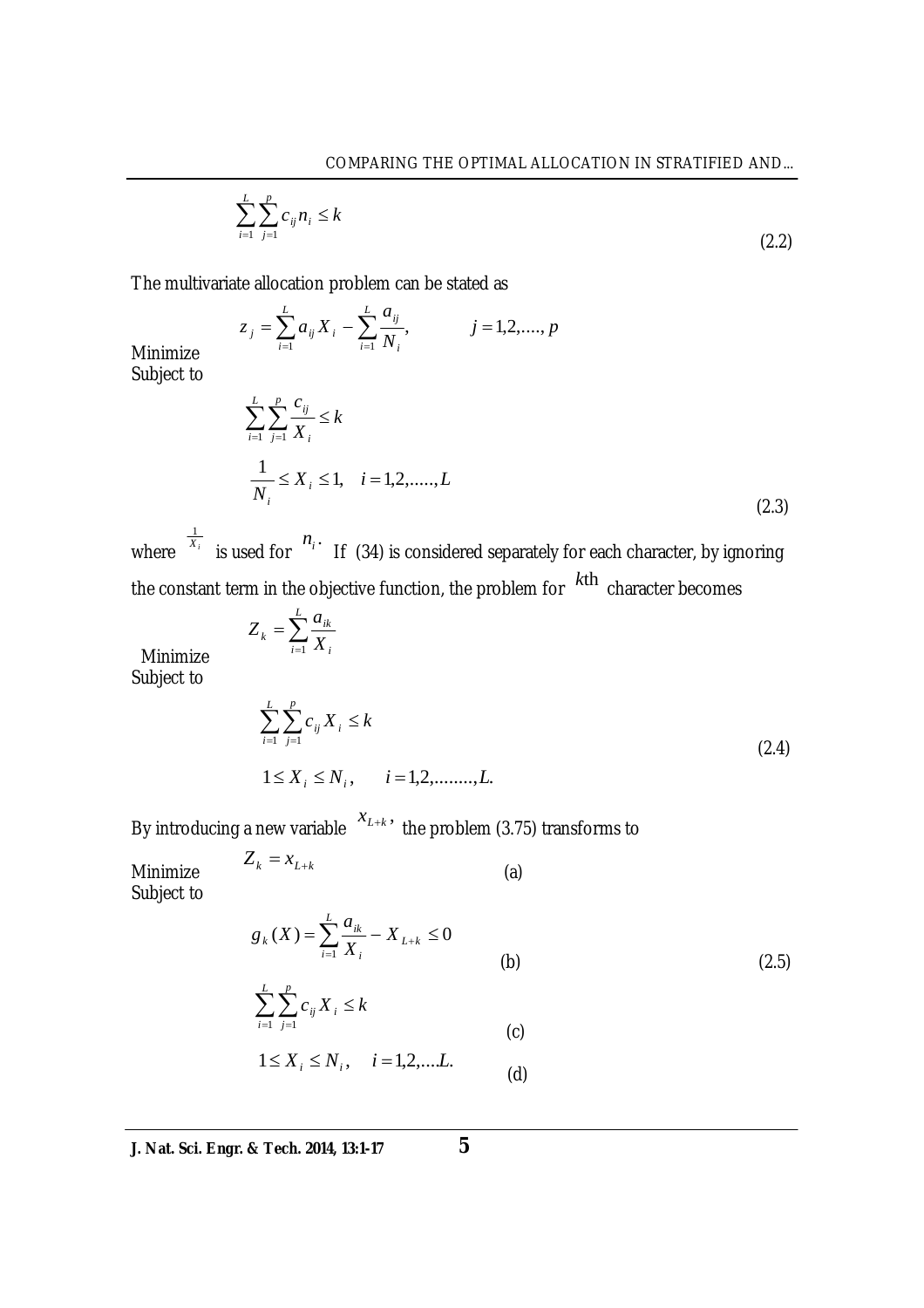The constraints in (2.5b) are convex (Kokan and Khan, 1967) and the constraint (2.5c) and the bounds (2.5d) are linear. The problem (2.5a)-(2.5d) is therefore a convex programming problem with linear objective and can be solved by using any method of convex programming. The Chebyshev approximation formulation of the multiple objective allocation problems in (2.5) is the following linear programming problem (LPP):

Minimize  $\delta$ 

Subject to

$$
2\sum_{i=1}^{L} \frac{a_{ik}}{X_i^{k(0)}} - \sum_{i=1}^{L} \frac{a_{ik} X_i}{X_i^{k(0)^2}} - X_{L+k} \le 0
$$
  

$$
\sum_{i=1}^{L} \sum_{j=1}^{p} c_{ij} X_i \le k \qquad l = 1, 2, \dots, t_k
$$
  

$$
k = 1, 2, \dots, p
$$
  

$$
X_{L+k} - \delta \le z_k^0
$$
  

$$
1 \le X_i \le N_i \qquad i = 1, 2, \dots, L
$$
 (2.6)

The  $\mathbb{P}$  solutions have the solutions been obtained by minimizing the individual objective functions subject to the linearized constraints by letting the minimum values *p*  $X_1^0, X_2^0, ..., X_p^0$ 2 0  $X_1^{\,0}, X_2^{\,0},\!...,X_p^{\,0}$ 

of  $Z_k$  to be found as  $Z_k^0$ ,  $k = 1, 2, ..., p$ 

This gives the aspiration levels being used in Chebyshev approximation.  $X_k^0, k = 1,2,..., p.$ 

at the corresponding minimal points Formally the problem of optimum allocation in stratified sampling can be presented as a multi-objective, nonlinear optimization as

$$
\min \hat{Var}(\bar{y}_{st}) = \min_{n} \begin{pmatrix} \hat{Var}(\bar{y}_{st}^{1}) \\ \vdots \\ \hat{Var}(\bar{y}_{st}^{G}) \end{pmatrix}
$$

Subject to Subject to (2.7)

$$
c'n + c_0 = C
$$

Where C is the total cost,  $c_0$  is the fixed cost and  $c' = (c_1, \ldots, c_H)$  and  $n' = (n_1, n_2, \dots, n_H)$ 

**J. Nat. Sci. Engr. & Tech. 2014, 13:1-17**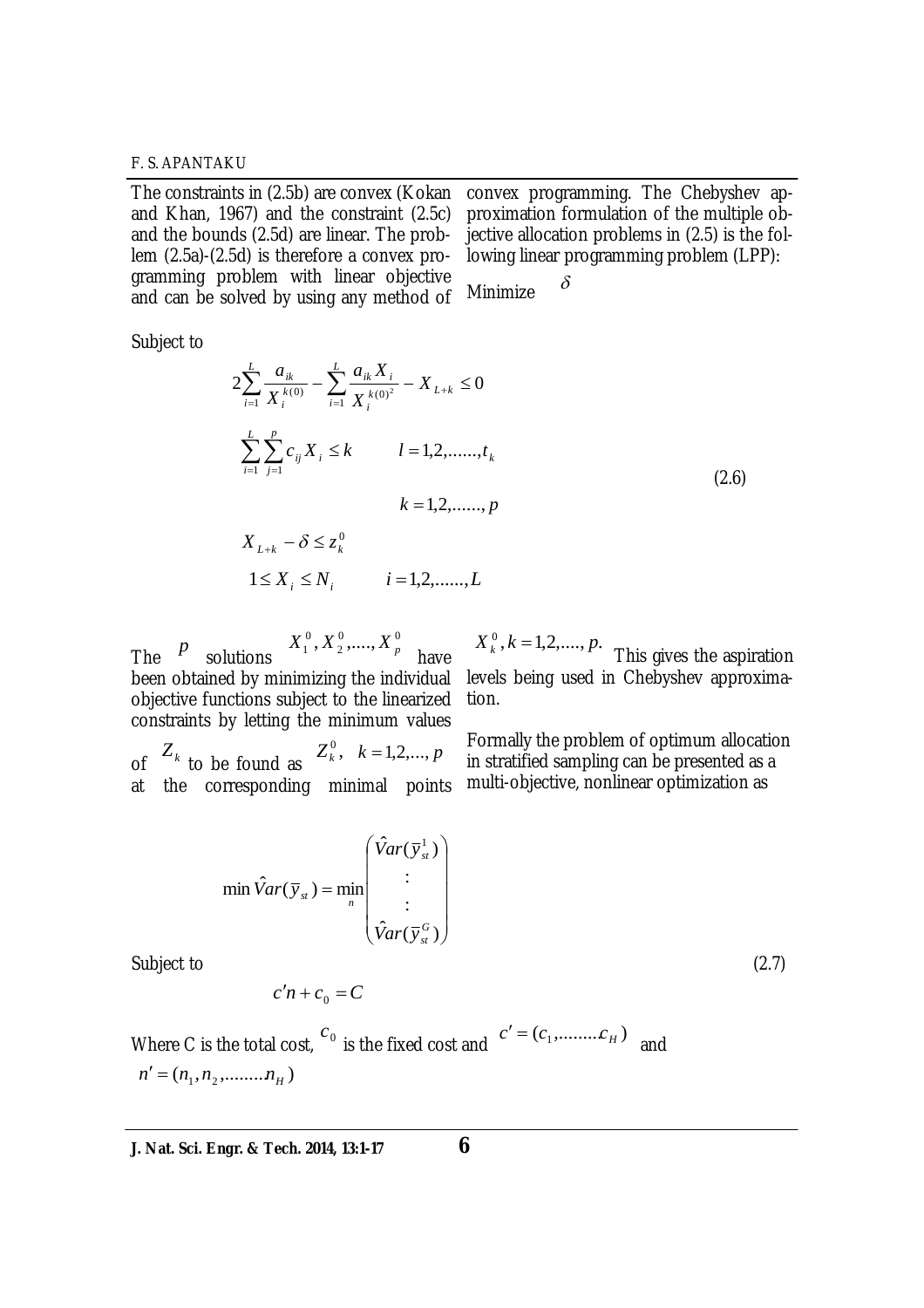The solutions in (2.7) take real values and stratum and also the problem of over samthe sample sizes  $n_h$  must be integers. pling, that is, when  $n_h \ge N_h$  for at least There is the problem of estimating the variance on the basis of the sample size in each some *h*.

An alternative to (2.7), is given as

$$
\min \hat{Var}(\bar{y}_{st}) = \min_{n} \begin{pmatrix} \hat{V}ar(\bar{y}_{st}^{1}) \\ \vdots \\ \hat{V}ar(\bar{y}_{st}^{G}) \end{pmatrix}
$$

where G is number of characteristics subject to (2.8)

$$
c'n + c_0 = C
$$
  

$$
2 \le n_h \le N_h, h = 1, 2, \dots, H
$$
  

$$
n_h \in \mathbb{N}
$$

Where  $\left\vert \mathrm{N}\right\rangle$  denotes the set of natural numbers. The methods for resolving a multiobjective optimization programme can be classified by considering the amount of information possessed concerning the study population, with three different scenarios, namely complete, partial or zero information (Steuer, 1986; Miettinen, 1999; Diaz-Garcia and Ulloa, 2006). Diaz-Garcia and Ulloa (2006) consider problem (2.8) from the stand-point of the multi-objective optimization methods by using complete information such as value function and lexicographic, partial information method such as

 $\varepsilon$  - constraint and also zero information such as the distances.

### *Optimum allocation via multi-objective optimization*

The estimator of the population mean in multivariate stratified sampling for the

**J. Nat. Sci. Engr. & Tech. 2014, 13:1-17** 

-th characteristic is defined as *j*

$$
\overline{y}_{st}^j = \sum_{h=1}^H W_h \overline{y}_h^j \tag{2.9}
$$

Where  $\cdots$ <sup>*n*-n=1</sup> is the sample mean in stratum  $h$  of the  $j$  -th characteristic, and  $\mathbb{Z}^m$  is the value obtained for the  $\mathbb{Z}$ -th unit in stratum  $\overline{h}$  of the  $\overline{f}$  -th characteristic. The  $Var \sim \mathbb{S}$  is defined using the population variances which are usually unknown, and therefore these are substituted by the sample variances  $=$  $\frac{1}{n_{h}}\sum_{h=1}$ *nh h j hi h j*  $\sum_{h}^{j} = \frac{1}{\sqrt{2}} \sum_{h} y$ *n y* 1 1  $y_{hi}^j$  is the value obtained for the  $\overline{\textit{i}}$  $(\bar{\mathrm{y}}_{\scriptscriptstyle st}^{\,j})$  $S_h^2$ ,  $h = 1,2,......,H$ ,

**7**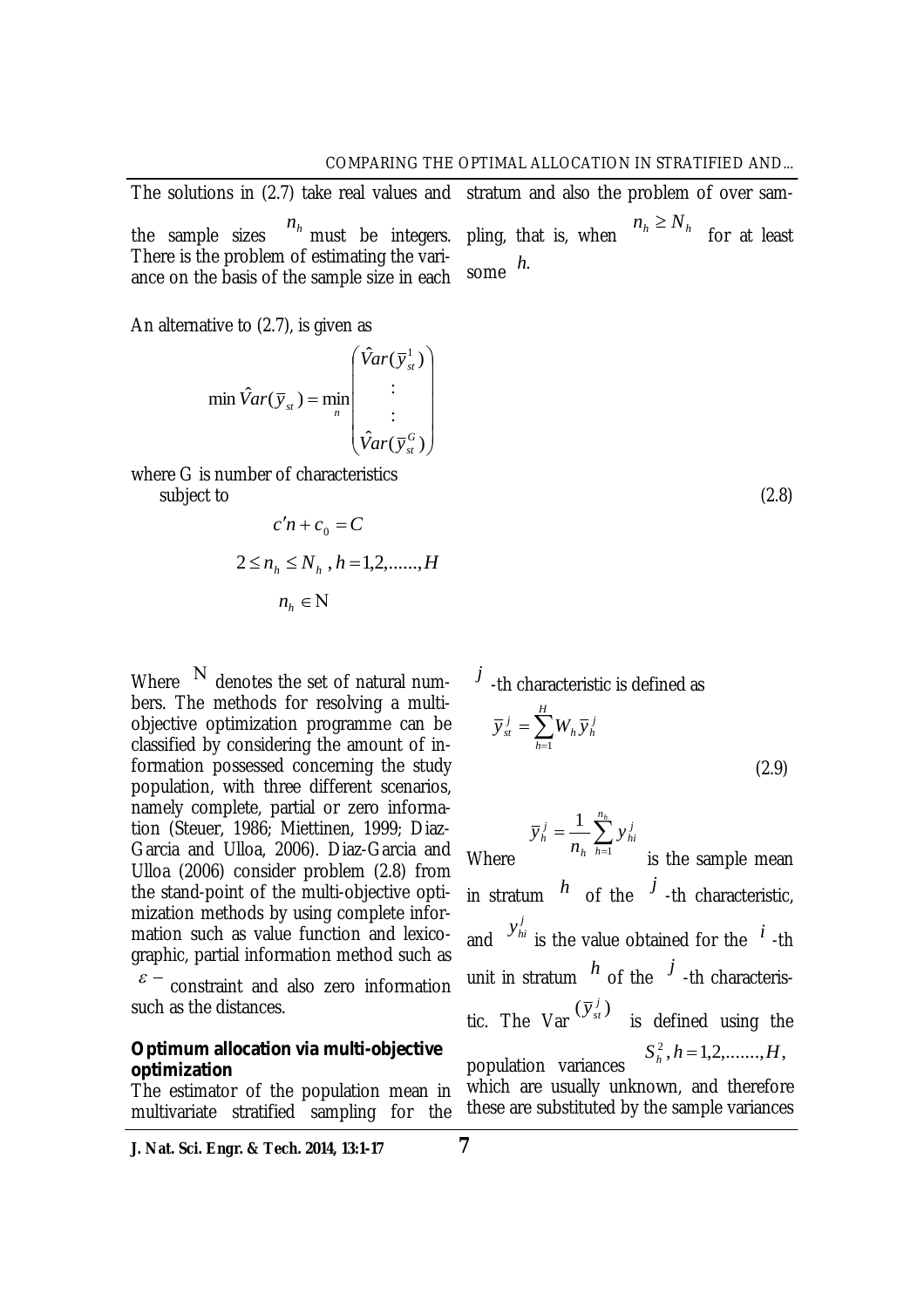$$
s_h^2, h = 1, 2, \dots, H,
$$
 defined as

$$
s_h^2 = \frac{1}{n_h - 1} \sum_{i=1}^{n_h} (y_{hi} - \overline{y}_h)^2
$$
 (2.10)

And thus  $\int$   $\frac{\tan(y_{st})}{\tan(y_{st})}$  is substituted by the estimated variance  $\frac{\text{var}(y_{st})}{\text{var}(y_{st})}$  which is given by  $\hat{\mathrm{Var}}(\bar{\mathrm{y}}_{\mathrm{st}}^j)$  $\hat{\mathrm{Var}}(\bar{\mathrm{y}}_{\mathrm{st}}^j)$ ,

$$
\hat{\mathbf{V}}\text{ar}(\overline{\mathbf{y}}_{st}^{j}) = \sum_{h=1}^{H} \frac{W_{h}^{2} s_{hj}^{2}}{n_{h}} - \sum_{h=1}^{H} \frac{W_{h} s_{hj}^{2}}{N}
$$
\n(2.11)

#### *Value function*

Under the value function technique, programme (2.8) is expressed as

$$
\min_{n} v(\hat{Var}(\bar{y}_{st}))
$$
\nsubject to\n
$$
2 \le n_h \le N_h \qquad h = 1, 2, \dots, H
$$
\n
$$
n_h \in N
$$
\n(2.12)

Where  $\left(1, 1\right)$  is a scalar function that summarizes the importance of each of the variances of the G characteristics. Evidently *v*(·)

for every problem the value function may take an infinite number of forms and this constitutes the difficulty for the evaluator in defining such a function. Some simple functions have given excellent results in applications and one of these particular forms is the weighting method. Under the *v*()

*j*  $\lim_{n}$   $\sum_{j=1}$   $\lambda_j$ subject to 1

*st*

 $\hat{Var}(\bar{y}_{si}^{\ j}$ 

$$
\sum_{h=1}^{H} c_h n_h + c_0 = C
$$
  
2 \le n\_h \le N\_h, \t h = 1,2,......,H  

$$
n_h \in N
$$
 (2.13)

weighting approach, (2.12) can be expressed

Such that

as

*G*

 $\min \sum \lambda_i \hat{V}ar(\bar{y}_{st}^j)$ 

λ

$$
\sum_{j=1}^{G} \lambda_j = 1, \quad \lambda_j \ge 0 \ \forall \ j = 1, 2, \dots, G;
$$

where  $\rightarrow$  weighs the importance of each characteristic. In the context of multiobjective optimization, (2.13) is without doubt the method that has been mostly thoroughly studied. Its popularity is due to the fact that the value function is unique. The value function method is utilized for recurrent studies in which over time, the results obtained using (2.13) help in reaching a better inference for future experiments, in which the appropriate weighting can be applied.  $\lambda_{_j}$ 

#### *Lexicographic method*

This method like value function requires complete information on the phenomenon in order to create an important ordered hierarchy of the variances evaluated. Unlike the value function method, it is not necessary to know what weight to allocate to each characteristic, but only the order of importance they represent in obtaining the sample. In this case, to optimize programme (2.8), the variances of the characteristics must be ordered by the evaluator, beginning with the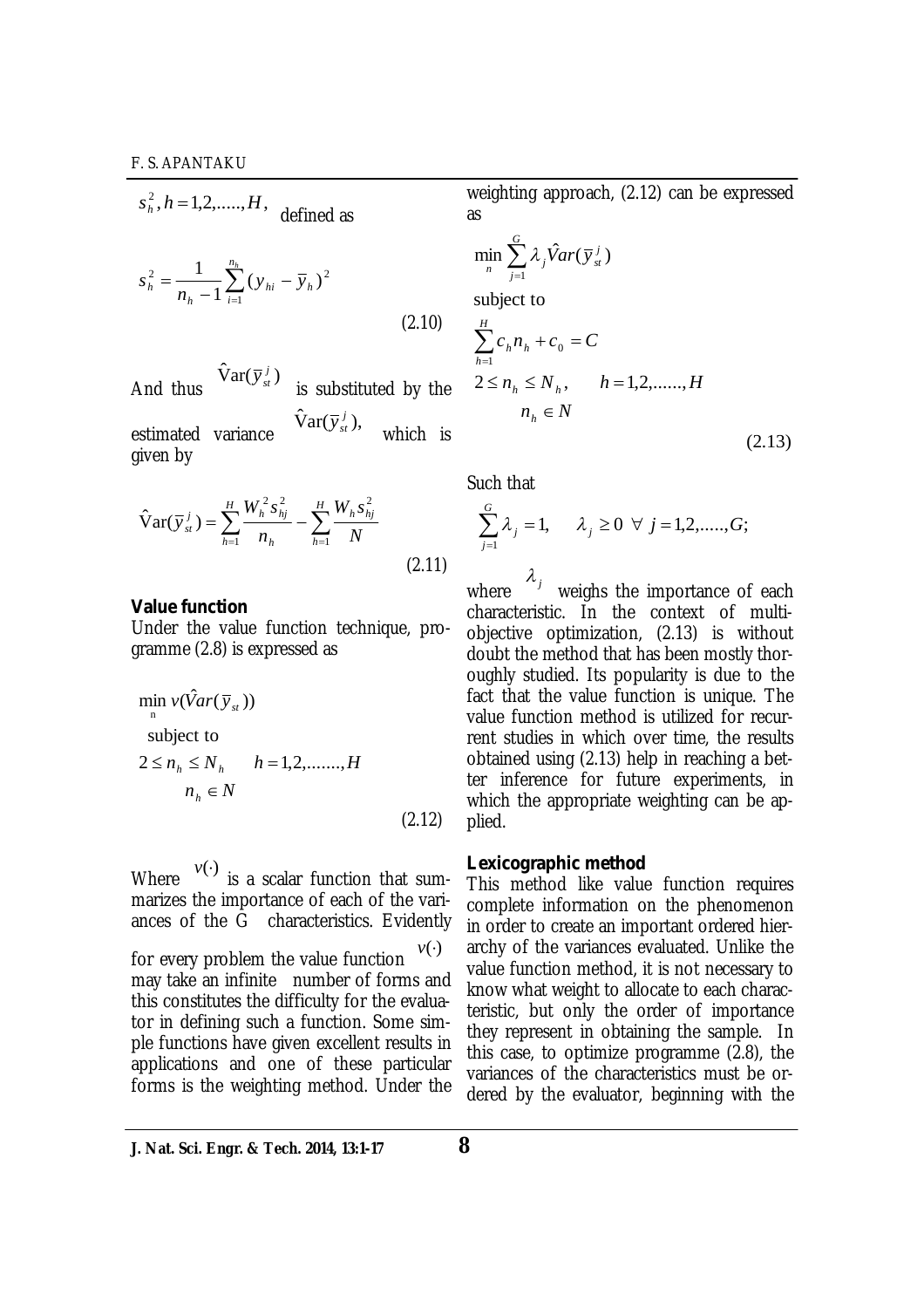| one presenting the most important charac-                                                                           |                                                                                                                                           |
|---------------------------------------------------------------------------------------------------------------------|-------------------------------------------------------------------------------------------------------------------------------------------|
|                                                                                                                     | one presenting the most important character $i_1, \ldots, i_G$ is a permutation with the teristics, and then by descending order of where |
| importance, thus obtaining                                                                                          | desired, descending order of the set of super                                                                                             |
| $\hat{Var}(\overline{y}_{st}^{i_1}), \hat{Var}(\overline{y}_{st}^{i_2}), \dots, \hat{Var}(\overline{y}_{st}^{i_G})$ | indices 1,2,,G. To reach the stages in the<br>vector, it is necessary to resolve the follow-<br>ing programme                             |
| (2.14)                                                                                                              |                                                                                                                                           |

By letting  $\mathbb{Z}^2$  be the minimum of problem (2.16), for the third stage the problem is resolved as  $v_{2}$ 

$$
\min_{n} \hat{V}ar(\bar{y}_{st}^{i_3})
$$
\nsubject to\n
$$
\sum_{h=1}^{H} \frac{W_{h}^{2} S_{h1}^{2}}{n_{h}} - \sum_{h=1}^{H} \frac{W_{h} S_{h1}^{2}}{N} = v_{1}
$$
\n
$$
\sum_{h=1}^{H} \frac{W_{h}^{2} S_{h2}^{2}}{n_{h}} - \sum_{h=1}^{H} \frac{W_{h} S_{h2}^{2}}{N} = v_{2}
$$
\n
$$
\sum_{h=1}^{H} c_{h} n_{h} + c_{0} = C
$$
\n
$$
2 \le n_{h} \le N_{h}, \quad h = 1, 2, \dots, H
$$
\n
$$
n_{h} \in N
$$
\n(2.17)

To reach stage G, the next problem to be resolved is as

$$
\min_{n} \hat{Var}(\overline{y}_{st}^{i_{G}})
$$
\nsubject to\n
$$
\sum_{h=1}^{H} \frac{W_{h}^{2} S_{h1}^{2}}{n_{h}} - \sum_{h=1}^{H} \frac{W_{h} S_{h1}^{2}}{N} = v_{1}
$$
\n
$$
\sum_{h=1}^{H} \frac{W_{h}^{2} S_{h2}^{2}}{n_{h}} - \sum_{h=1}^{H} \frac{W_{h} S_{h2}^{2}}{N} = v_{2}
$$
\n
$$
\vdots
$$
\n
$$
\sum_{h=1}^{H} \frac{W_{h}^{2} S_{hG-1}^{2}}{n_{h}} - \sum_{h=1}^{H} \frac{W_{h} S_{hG-1}^{2}}{N} = v_{G-1}
$$
\n
$$
\sum_{h=1}^{H} C_{h} n_{h} + c_{0} = C
$$
\n
$$
2 \le n_{h} \le N_{h}, \quad h = 1, 2, \dots, H
$$
\n
$$
n_{h} \in N
$$

(2.18)

**J. Nat. Sci. Engr. & Tech. 2014, 13:1-17** 

**9**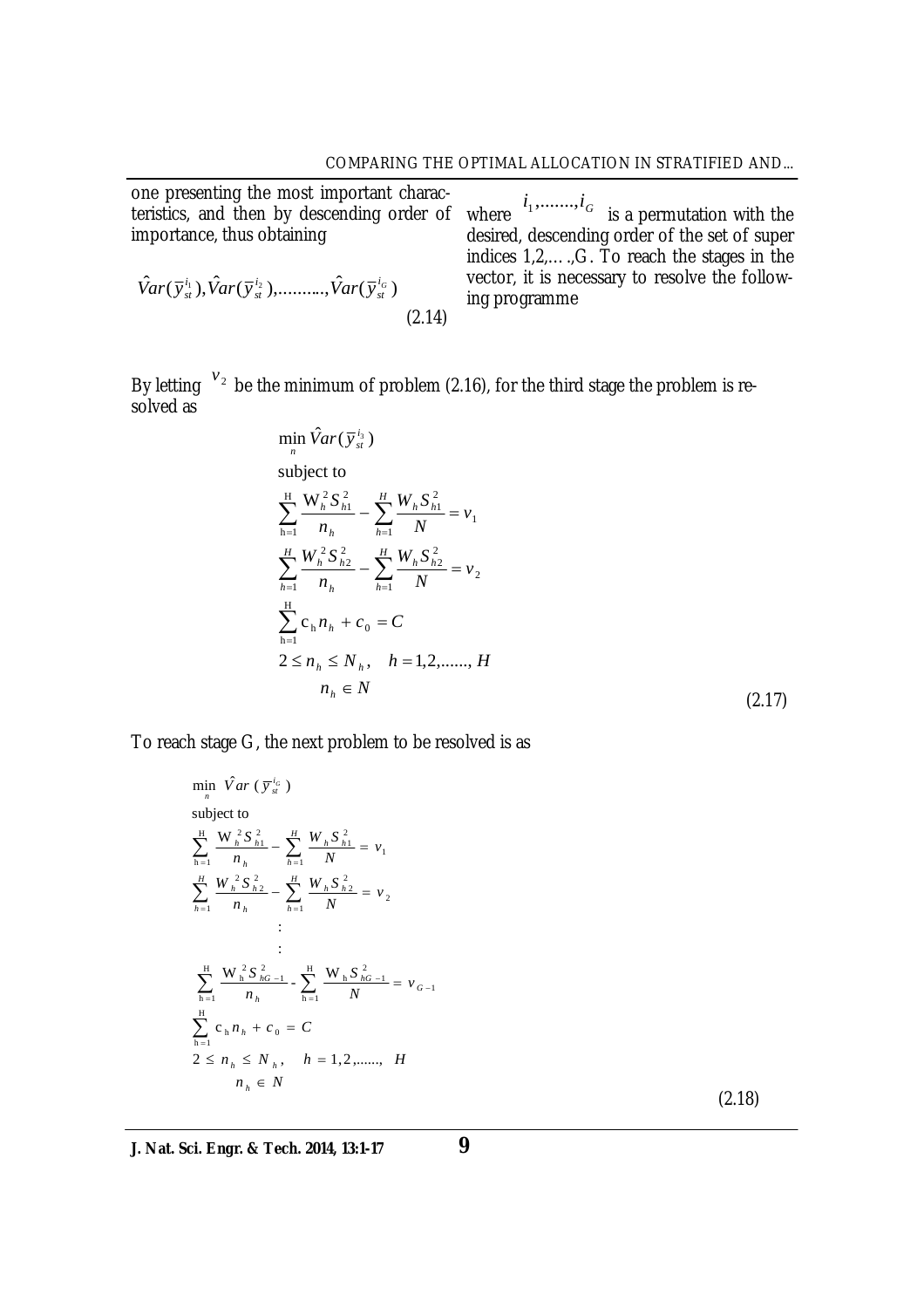Hence the vector obtained in this stage is the optimum solution to the problem.

#### *Optimal design for a multivariate stratified sampling adopted in the study*

The idea of optimal allocation under a multivariate stratified sampling in the study is based on an alternative approach as in Diaz-Garcia and Ramos-Quiroga (2011). The linear programming problem is assumed to be

min  $\theta$ *n*

Subject to

$$
\sum_{h=1}^H C_h n_h + C_0 = C
$$

 $\overline{a}$ (2.19)

$$
2 \le n_h \le N_h
$$

Where  $\frac{1}{2}$   $\frac{1}{2}$   $\frac{1}{2}$  . This is the matrix of variance covariances of the vector  $\tilde{y}_{st} = (\tilde{y}_{st}, \ldots, \ldots, \ldots, \tilde{y}_{st}).$ the sub index h = 1,2, ….. H denotes the stratum i =  $1,2,...N_h$  or  $n_h$  within stratum h and  $j = 1, 2, \ldots, G$ . denotes the characteristic (variable).  $\theta = Cov(\bar{y}_{st})$ 

The covariance matrix of  $\tilde{y}_{st}$  denoted as cov  $(\tilde{y}_{st})$  is defined in matrix

Var ( $\tilde{y}^1$ st) Cov ( $\tilde{y}^1$ st  $\tilde{y}^2$ st)  $Cov(\tilde{y}_{st} \tilde{y}_{st})$ (2.20)  $\textsf{cov}(\tilde{\textsf{y}}_{\textsf{st}})$  =  $\textsf{Cov} \left( \tilde{\textsf{y}}^2_{\textsf{st,}} \tilde{\textsf{y}}^1_{\textsf{st}} \right) \textsf{Var} \left( \tilde{\textsf{y}}^2 \right)$ st)  $Cov(\tilde{y}^2_{st} \tilde{y}^G_{st})$ Cov ( $\tilde{y}^{\text{G}}$ st,  $\tilde{y}^{\text{1}}$ st) Cov ( $\tilde{y}^{\text{G}}$ st  $\tilde{y}^{\text{2}}$  $Var(\tilde{v}G_{st})$ 

and the estimated covariance of  $\tilde{y}^i$ <sub>st</sub> and  $\tilde{y}^j$ <sub>st</sub> as Cov ( $\tilde{y}^i$ <sub>st</sub> and  $\tilde{y}^j$ <sub>st</sub>). this Cov ( $\tilde{y}^i$ <sub>st</sub> and  $\tilde{y}^j$ <sub>st</sub>) Cov  $(\tilde{y}_{st}$  and  $\tilde{y}_{st}) =$ 



and  $C_h$  is the cost per G – dimensional sampling unit in stratum h and its vector  $C = (C_1, \ldots, C_G)$ <sup>1</sup>.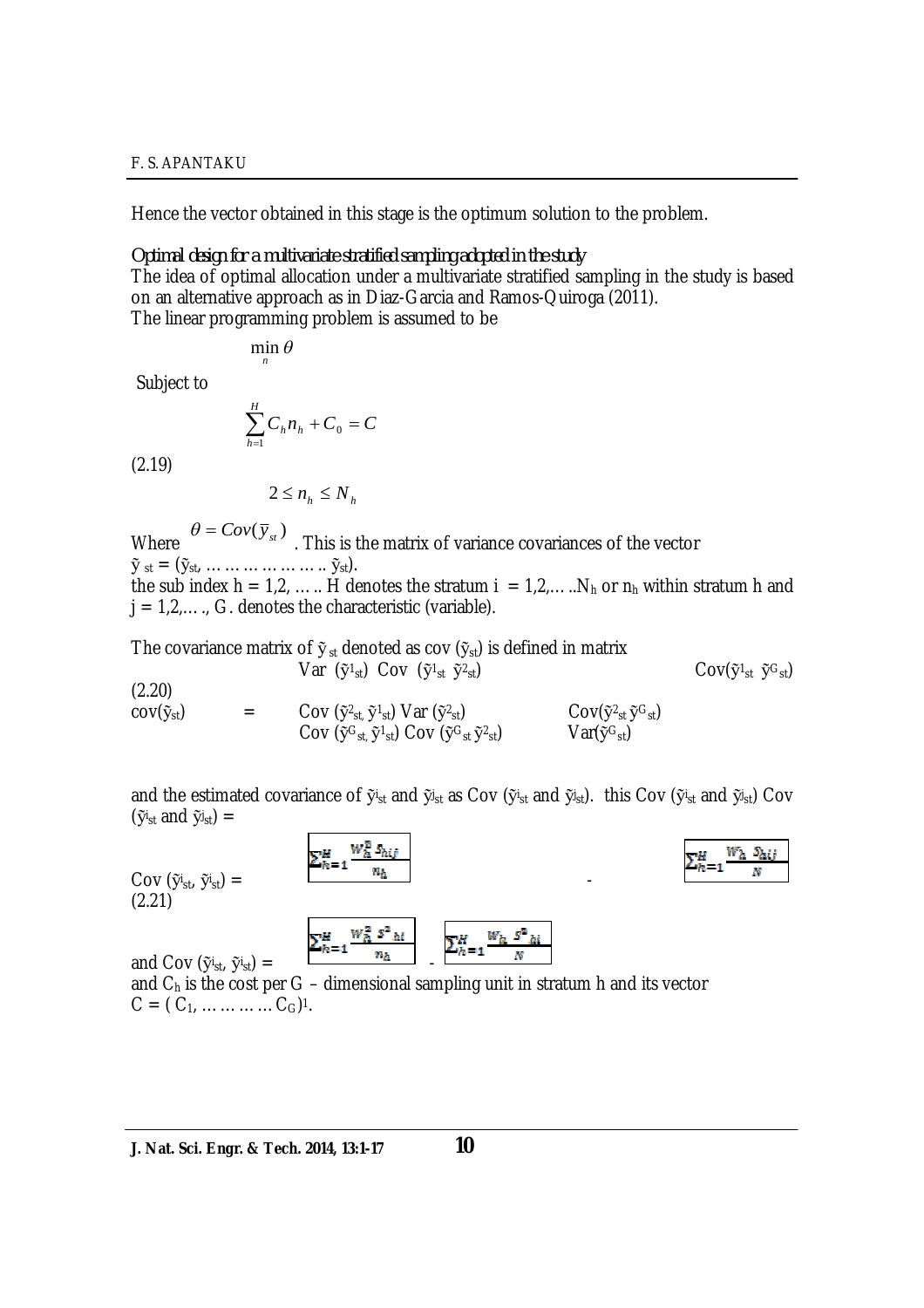#### *Principal component analysis*

Optimal allocation in multi-item is developed as a multivariate optimization problem by finding the principal components. This was done by determining the overall linear combinations that concentrates the variability into few variables. We then search for a set of mutually uncorrelated variables,

 $Y_1, Y_2, \ldots, Y_p$ 

 each one being a linear combination of the original set of variables,

. One of the motivations for determining such a collection is in of, if we derive a set that concentrates the overall variability into the first few variables, it is perhaps easier to see what accounts for the variation in the data.  $X_1, X_2, \ldots, X_p$ 

Indeed, if a few of the  ${Y_i}$  seem to account for most of the variation in the data, then it could be argued that the effective dimensionality is less than P and this could result in a simplified analysis based on a smaller set of variables (Jolliffe, 2002; Khan and Ahsan, 2003; Garcia and Cortez, 2006).

**THE EMPIRICAL EXAMPLE (CASE)** Data on four socioeconomic characteristics of 400 heads of households in Abeokuta South and Ijebu North Local Government

Areas (LGAs) of Ogun State, Nigeria were investigated. This comprised of 200 households from each LGA. The characteristics were occupation, income, household size and educational level.

# **RESULTS**

The data from the survey was transformed for each of the four characteristics. Occupation was transformed into: (1) unemployed (2) paid employment (3) self employment, while income into:  $(1)$  0 – < N10,000;  $(2)$ N10,000 - < N20,000; (3) N20,000 and above. Household size was transformed into: (1) small (1-3); (2) moderate (4-7); (3) large (7 and above), while educational level was transformed into: (1) primary; (2) secondary; (3) tertiary. The estimates used in the computation were calculated using statistical analysis software Splus.

Stratification by making use of existing knowledge concerning the population provided an effective means of reducing the measured variability of estimates. The population variability itself does not change but the technique for calculating variability via stratification offers the possibility. The stratification technique in this study divided up the population into sub-population or strata. The strata for the four characteristics are in Tables 3.1, 3.2, 3.3 and 3.4.

| Table 3.1: | Stratified Data on Occupation of Heads of Household in both |
|------------|-------------------------------------------------------------|
|            | Abeokuta South and Ijebu North                              |

| <b>Strata</b> | Occupation                 | <b>Number in</b><br>Abeokuta South<br>population | Number in Ijebu<br>North population |
|---------------|----------------------------|--------------------------------------------------|-------------------------------------|
|               | Unemployed                 | 10                                               |                                     |
|               | Paid employment            | 47                                               | 54                                  |
| 3             | Self employment            | 143                                              | 144                                 |
|               |                            | 200                                              | 200                                 |
|               | Source: Field Survey, 2012 |                                                  |                                     |

**J. Nat. Sci. Engr. & Tech. 2014, 13:1-17**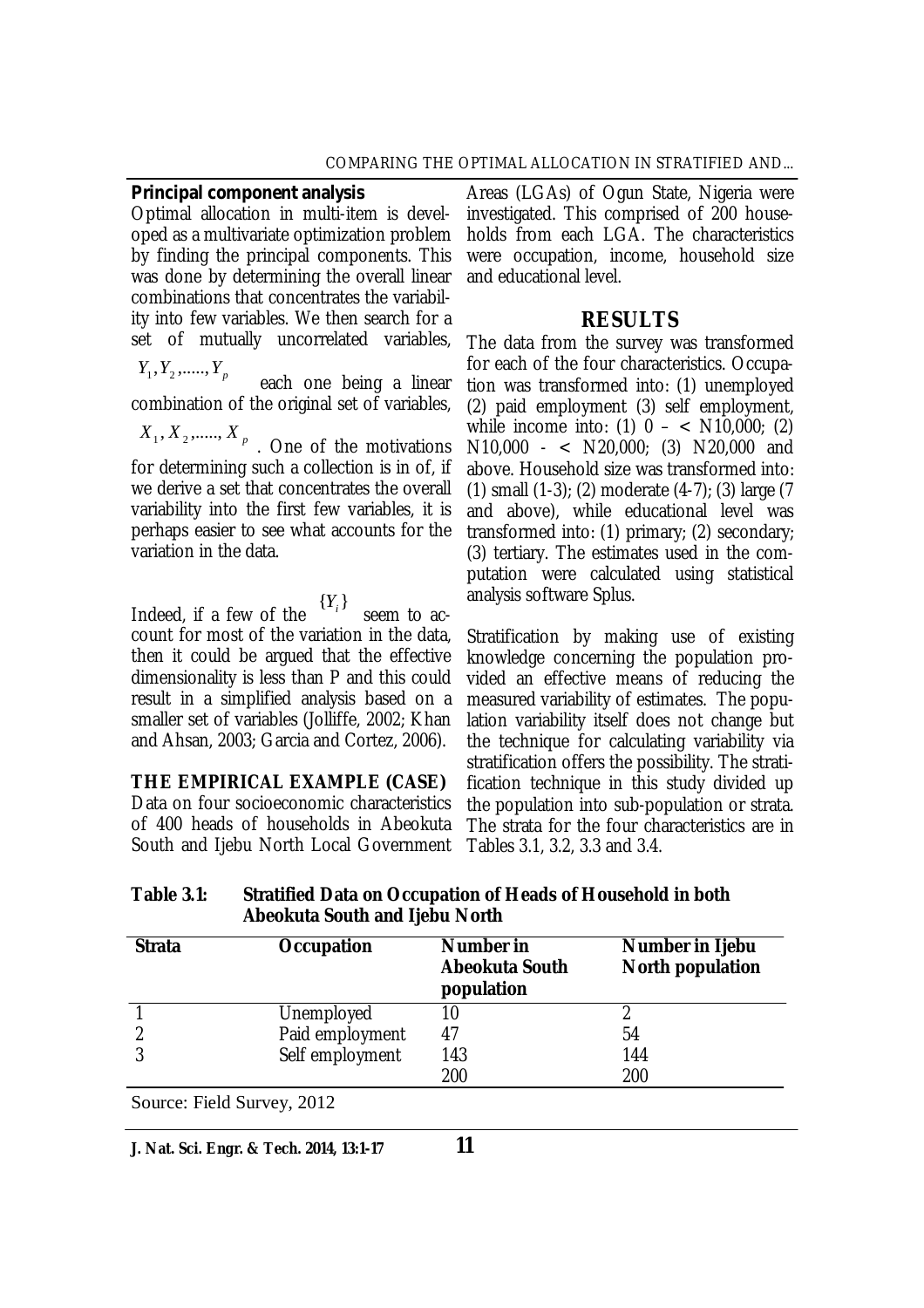| <b>Table 3.2:</b> | Stratified Data on Income of Heads of Household in both<br>Abeokuta South and Ijebu North |                                                  |                                            |  |  |
|-------------------|-------------------------------------------------------------------------------------------|--------------------------------------------------|--------------------------------------------|--|--|
| <b>Strata</b>     | Income N(000)                                                                             | <b>Number in</b><br>Abeokuta South<br>population | Number in Ijebu<br><b>North population</b> |  |  |
|                   | 0 to under N10,000                                                                        | 42                                               | 28                                         |  |  |
| $\mathcal{P}$     | N10,000< N20,000                                                                          | 73                                               | 91                                         |  |  |
|                   | N <sub>20</sub> ,000 and over                                                             | 85                                               | 81                                         |  |  |
|                   |                                                                                           | 200                                              | 200                                        |  |  |

Source: Field Survey, 2012

# **Table 3.3: Stratified Data on Dependant Size of Heads of Household in both Abeokuta South and Ijebu North**

| <b>Strata</b> | <b>Dependant Size</b>     | <b>Number in</b><br>Abeokuta South<br>population | Number in Ijebu<br>North population |
|---------------|---------------------------|--------------------------------------------------|-------------------------------------|
|               | Small $(1 to 3)$          | 138                                              | 140                                 |
|               | Mrate $(4 \text{ to } 7)$ | 58                                               | 55                                  |
|               | Large (7 and over)        | 4                                                | 5                                   |
|               |                           | 200                                              | 200                                 |

Source: Field Survey, 2012

## **Table 3.4: Stratified Data on Educational Level of Heads of Household in Abeokuta South and Ijebu North**

| <b>Strata</b>  | <b>Educational Level</b> | <b>Number in Abeokuta</b><br>South population | Number in Ijebu<br><b>North population</b> |
|----------------|--------------------------|-----------------------------------------------|--------------------------------------------|
| $\mathbf{1}$   | Primary                  | 53                                            | 44                                         |
| $\overline{2}$ | Secondary                | 74                                            | 85                                         |
| 3              | <b>Tertiary</b>          | 73                                            | 71                                         |
|                |                          | 200                                           | 200                                        |

Source: Field Survey, 2012

The merged stratified data for the four socioeconomic characteristics of Abeokuta

South and Ijebu North LGAs are shown in Table 3.5.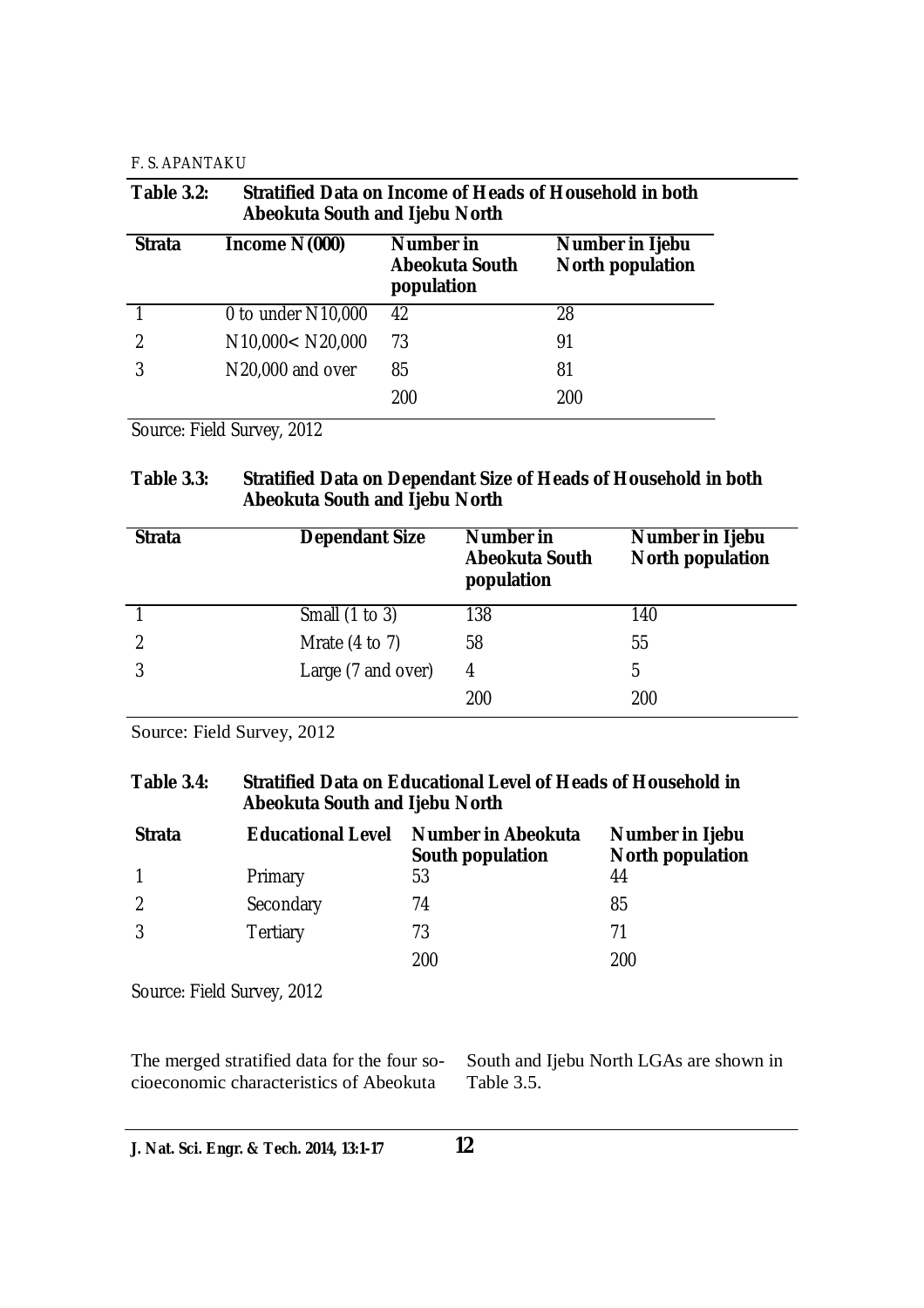#### COMPARING THE OPTIMAL ALLOCATION IN STRATIFIED AND...

| <b>Item</b> | <b>Name</b>    |                | <b>Stratum</b>  | <b>Size of Stratum</b>         |  |
|-------------|----------------|----------------|-----------------|--------------------------------|--|
| No.         |                | No.            | <b>Name</b>     | Abeokuta South and Ijebu-North |  |
|             | Occupation     |                | Unemployed      | 12                             |  |
|             |                | 2              | Paid employment | 101                            |  |
|             |                | 3              | Self employment | 287                            |  |
| 2           | Income (in     |                | $0 - 10$        | 70                             |  |
|             | N'000          | $\overline{2}$ | $10 - 20$       | 164                            |  |
|             |                | 3              | $20+$           | 166                            |  |
| 3           | Dependant Size |                | Small (1-3)     | 278                            |  |
|             |                | 2              | Moderate (4-7)  | 113                            |  |
|             |                | 3              | Large $(7+)$    | 9                              |  |
| 4           | Educational    |                | Primary         | 97                             |  |
|             | Level          | 2              | Secondary       | 159                            |  |
|             |                | 3              | Tertiary        | 144                            |  |

**Table 3.5: Stratified Data on Occupation, Income, Dependant Size and Educational Level of Heads of Households in Abeokuta South and Ijebu North**

Source: Field Survey, 2012

Using the data set for Abeokuta and Ijebu, the general multi-objective optimisation programme as in  $(2.8)$  is

$$
\min \hat{Var}(\bar{y}_{st}) = \min_{n} \begin{pmatrix} \hat{Var}(\bar{y}_{st}^{1}) \\ \vdots \\ \hat{Var}(\bar{y}_{st}^{2}) \end{pmatrix}
$$
\n(2.22)

Subject to

$$
\sum_{h=1}^{4} n_h = 200
$$
  

$$
2 \le n_h \le N_h, h = 1,2,3
$$

 $n_h \in N$ 

Furthermore, we consider the following two programmes for the non linear minimizing of integers:

$$
\min_{n} \hat{Var}(\bar{y}_s^1) \tag{2.23}
$$

**J. Nat. Sci. Engr. & Tech. 2014, 13:1-17**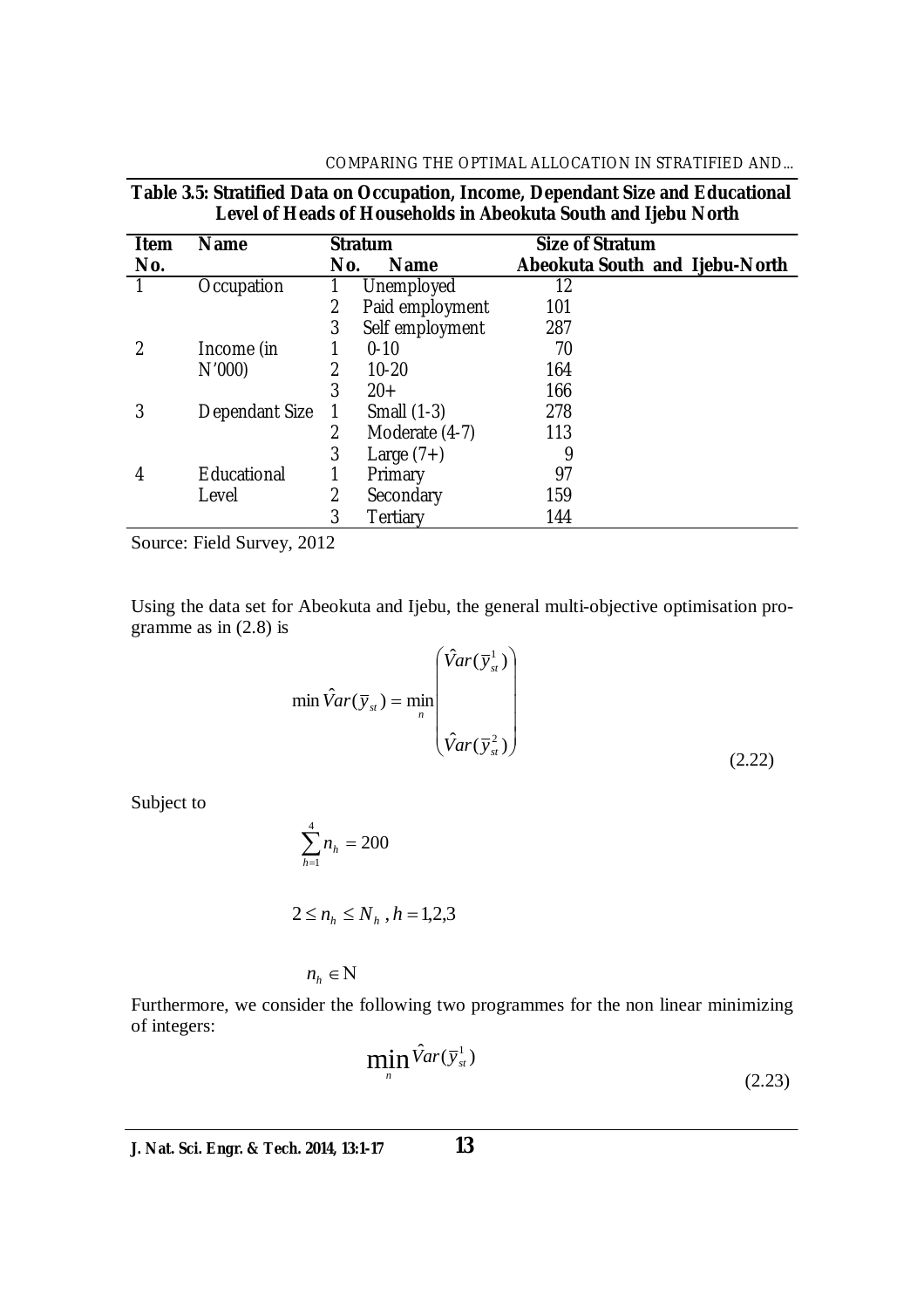Subject to

$$
\sum_{h=1}^{4} n_h = 200
$$

$$
2 \le n_h \le N_h, h = 1,2,3
$$

 $n_h \in \mathbb{N}$ 

and

$$
\min_{n}\hat{Var}(\bar{y}_{st}^2)
$$

Subject to

$$
\sum_{h=1}^{4} n_h = 200
$$
  

$$
2 \le n_h \le N_h, h = 1, 2, 3
$$
  

$$
n_h \in N
$$
 (2.24)

The study adopted an approach based on the fact that its methodology is more realistic under the ambit of multivariate analysis. To extend the idea of this approach, the first step is to compute the matrix of vari-data set is as shown in Table 3.6.

ance- covariances of the vector The Eigenvalues of the covariance matrix of Abeokuta and Ijebu  $\overline{y}_{st} = (\overline{y}_{st}^1, \dots, \overline{y}_{st}^G)'$ . 1  $\qquad \qquad \frac{\cdot}{\cdot \cdot}G$ 

| Table 3.6: Eigenvalues of the Covariance Matrix of Abeokuta and Ijebu Data Set |  |  |
|--------------------------------------------------------------------------------|--|--|
|                                                                                |  |  |

| $(\lambda_i)$<br>Eigenvalues | Abeokuta | Ijebu  |
|------------------------------|----------|--------|
|                              | 0.7593   | 0.7788 |
| 2                            | 0.3970   | 0.3391 |
| 3                            | 0.2297   | 0.2089 |
| 4                            | 0.1539   | 0.1266 |

Source: Field Survey, 2012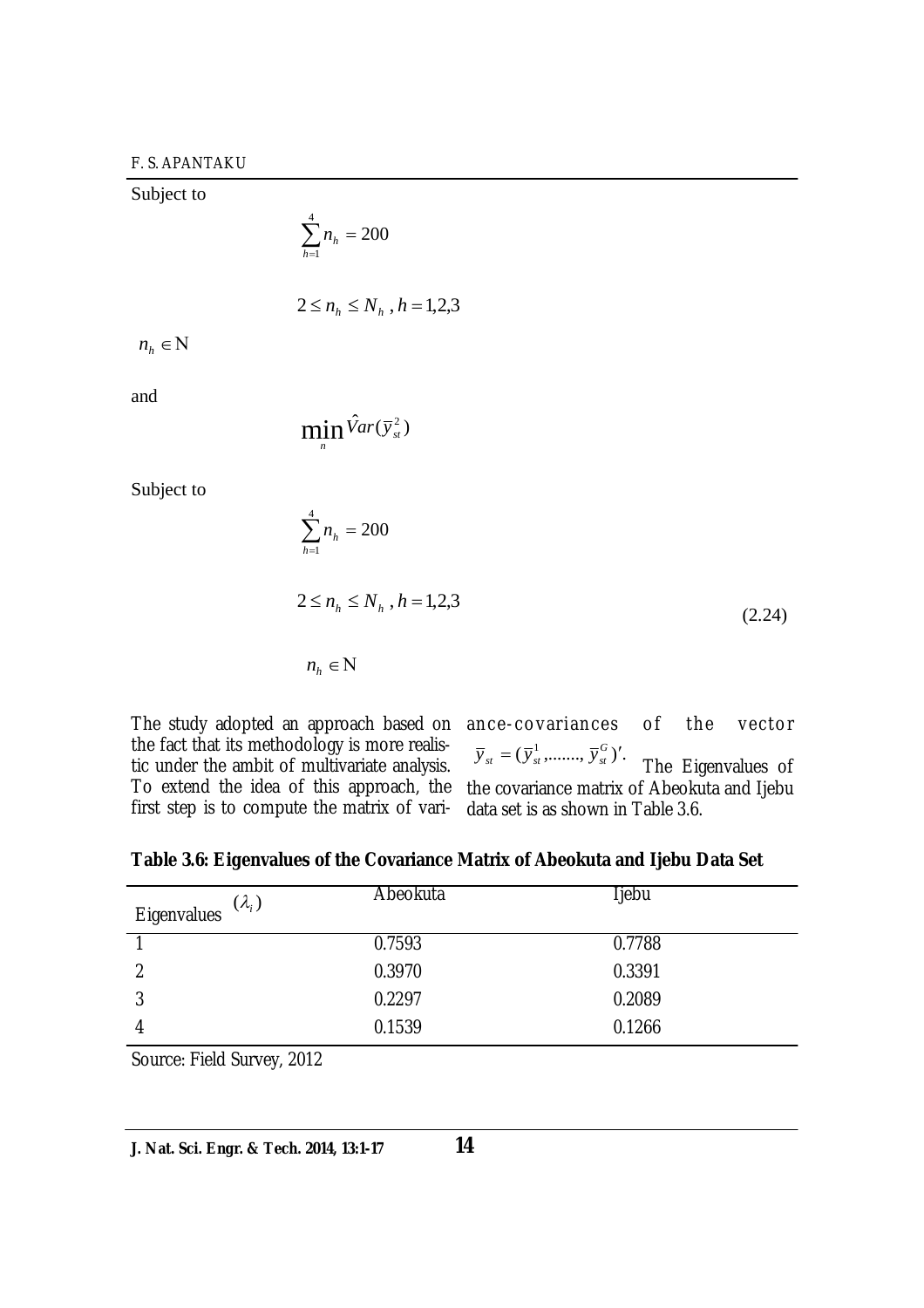0.4663 and 0.3784 respectively.

#### *Analysis based on principal component*  The sample variance of the new principal *analysis* components

The principal component analysis ensured that the variance-covariance matrix was decomposed and the eigenvalues and eigenvectors calculated from the multivariate data representing information from the households. The principal component on the basis of the sample covariance matrix for the merged sample data sets for Abeokuta South and Ijebu North are:

 $Y_1 = -0.283X_1 + 0.428X_2 + 0.278X_3 + 0.812X_4$ 

 $Y_2 = -0.069X_1 - 0.0169X_2 - 0.948X_3 + 0.309X_4$ 

 $Y_3 = -0.667X_1 - 0.729X_2 - 0.010X_3 + 0.118X_4$ 

 $Y_4 = -0.686X_1 + 0.534X_2 - 0.116X_3 - 0.481X_4$ 

with corresponding sample variance 0.7788, 0.3391, 0.2089 and 0.1266 respectively. The total variance is 1.4534 and the principal  $\frac{1}{2}$ 

components accounts for 53,6%, 23.3%, 14.4% and 8.7% of the total variance. Similarly, the principal components based on the merged sample correlation matrix are given by  $Y_1, Y_2, Y_3, Y_4$ 

$$
\widetilde{Y}_1 = 1.000X_1 - 0.151X_2 - 0.131X_3 - 0.425X_4
$$

$$
\widetilde{Y}_2 = -0.15 \, \text{1X}_1 + 1.000 \text{X}_2 + 0.21 \, \text{1X}_3 + 0.505 \text{X}_4
$$

$$
\widetilde{Y}_3 = -0.131X_1 + 0.211X_2 + 1.000X_3 + 0.158X_4
$$

$$
\widetilde{Y}_4 = -0.425X_1 + 0.505X_2 + 0.158X_3 + 1.000X_4
$$

**CONCLUSION** In this study, optimal allocation in multi-item is developed as a multivariate optimization problem by finding the principal components. This was done by determining the overall linear combinations that concentrates the variability into few variables. It was demonstrated that the stratified samples are no longer independent. Post Stratified and Stratified Sampling approach have been presented as an appropriate research design and data collection instruments.

are 1.8381, 0.9244, 0.8323 and 0.4052 respectively while the total variance is 4. The principal components account for 44.6%, 23.1%, 20.8% and 10.1% of the total variance. Using the Eigen function, Eigen values of the merged sample covariance matrix were 0.76516, 0.36722, 0.21742 and 0.14319 with standard deviations 0.8747, 0.6060,

 $Y_1, Y_2, Y_3, Y_4$  $\frac{1}{2}$ 

With each unit in the population having equal chances of being chosen, the individual observations from the sample were treated as being of equal weight. Since the standard deviations of the sample strata computed differed substantially, optimum stratification was used as a method of allocating larger size samples to those strata with larger standard deviations.

From the principal component analysis, it was seen that for both Abeokuta and Ijebu data sets, the variance based on the four characteristics as multivariate is less than that of the variables when considered as a univariate. From the results, it was seen that there was no difference in the percentage of the total variance accounted for by the dif-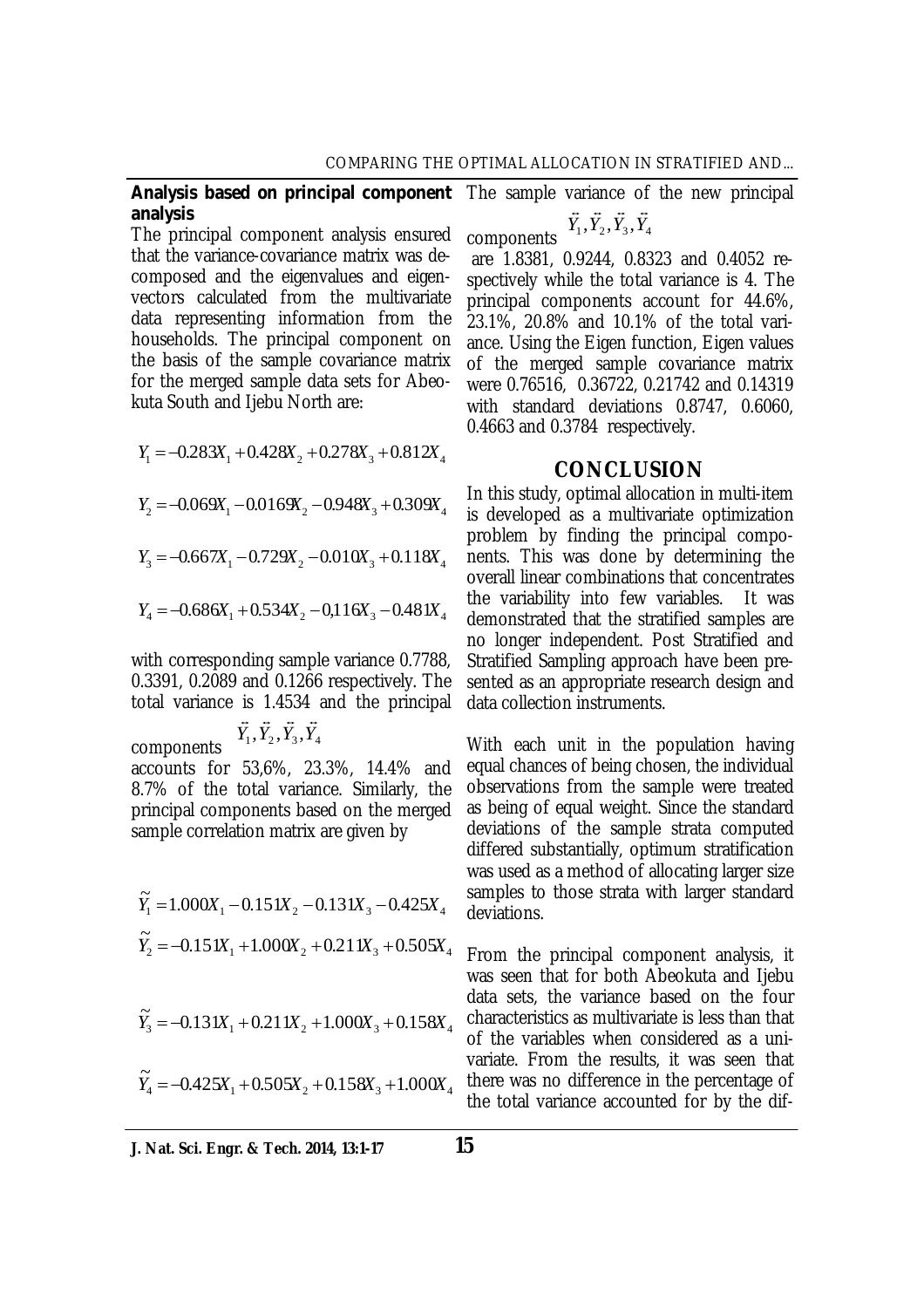when compared with the individual sample. The dispersion, D(  $\hat{\beta}$  ) = (X1V·1X)·1 $\sigma^2$ which was replicated on all the characteristics considered, showed that optimum allocation was achieved when there was stratification as can be seen from the analysis.

ferent components from the merged sample

# **REFERENCES**

**Arthanari, T.S., Dodge, Y.** 1981. *Mathematical programming on statistics*. A Wiley-Interscience, Publication, John Wiley & Sons Inc.

**Bankier, M. D.** 1996. Estimators based on several stratified samples with applications to multiple frame survey. *Journal of American Stat. Assoc*. **81**: 1074 – 1079.

**Bethel, F**. 1989. Bayes and minimax prediction in finite population. *Journal of Statistical Planning*, 60, 127 – 135.

**Chatterjee, S**. 1972. A study of optimal allocation in multivariate stratified surveys. *Skand Akt*. 73, 55– 57.

**Cheang, C.** 2011. *Sampling strategies and their advantages and disadvantages*. http:// www.2.hawaii.edu/~cheang/Sampling% 20Strategies%20Advantages%20and% 20Disadvantages.htm (Accessed March 5, 2011).

**Cochran, W. G**. 1977. *Sampling Techniques*. (3rd Edition), New York, Wiley.

**Diaz-Garcia, J.A and Ramos-Quiroga, R**. 2011. Multivariate Stratified Sampling by Stochastic Multi Objective Optimization. Xiv: 1106.0773VI. *Statistical Methodology. XIV*, 1116-1123.

**Diaz-Garcia, J. A., Cortez, L. U**. 2008. Multivariate sampling techniques in science. *Communicacion Technica: Communicaciones Del CIMAT*. 8 (9), 76-83.

**Diaz-Garcia, J. A., Cortez, L. U**. 2006. Optimum allocation in multivariate stratified sampling: multi-objective programming. *Communicacion Technica: Communicaciones Del CIMAT*. 6(7), 28-33.

**Diaz-Garcia, J.A., Cortez, L. U**. 2008. Multi-objective optimisation for optimum allocation in multivariate stratified sampling. *Survey Methodology,* Vol. 34, No 2, 215-222.

**Hartley, H. O.** 1962. *Multiple frame surveys*: Proceeding of the social statistics section of American Statistical Association, 205 – 215.

**Hartley, H. O**. 1964. A new estimation theory for sampling surveys. *Biometrics*, 55, 545 – 557.

**Jolliffe, I.T**. 1986. Principal Component Analysis. *Springer Series in Statistics*. Springer Publishers.

**Khan, M.G.M., Ahsan, M.J**. 2003. A note on Optimum Allocation in Multivariate Stratified Sampling. *South Pacific Journal Natural Science*, 21, 91-95.

**Kish, L**. 1965. *Survey sampling*. New York, Wiley.

**Kokan, A.R and Khan, S.U**., 1967. Optimum allocation in mutivariate surveys. An analytical solution. *Journal of Royal Statistical Society*. Series B, 29, 115-125.

**Kolenikov, S**. 2010. *Re: about multi-stage stratified sampling designing*. http://www.stata.com/ statalist/archive/2010-04/msg01453.html